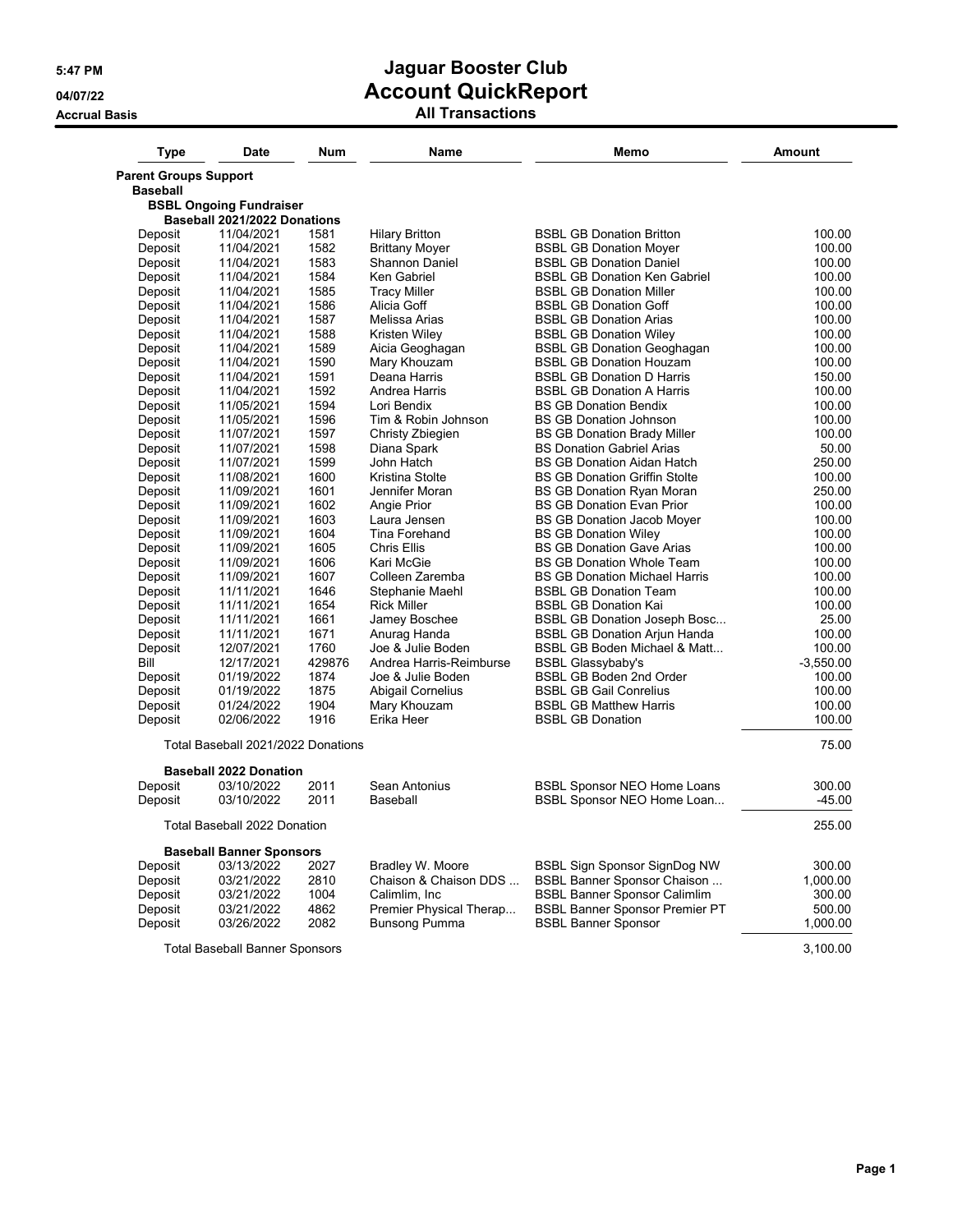| <b>Type</b>         | Date                             | <b>Num</b>   | <b>Name</b>                          | Memo                                                                    | <b>Amount</b>  |
|---------------------|----------------------------------|--------------|--------------------------------------|-------------------------------------------------------------------------|----------------|
|                     | <b>BSBL Auction Buyout</b>       |              |                                      |                                                                         |                |
| Deposit             | 02/01/2020                       |              | Suzanna Yarbrough                    | <b>BSBL Yarbrough Auction Buy Out</b>                                   | 75.00          |
| Deposit             | 02/01/2020                       |              | Sabrina Gregory                      | <b>BSBL Gregory Auction Buy Out</b>                                     | 75.00          |
| Deposit             | 02/02/2020                       |              | <b>Tracy Lebel</b>                   | <b>BSBL Lebel Auction Buyout</b>                                        | 75.00          |
| Deposit             | 02/02/2020                       |              | Melissa Arias                        | <b>BSBL Arias Auction Buyout</b>                                        | 75.00          |
| Deposit             | 02/07/2020                       |              | <b>Tracy Goodwin</b>                 | <b>BSBL Auction Buyout Goodwin</b>                                      | 75.00          |
| Deposit             | 02/09/2020                       |              | Kareliz Matrinez Ramcha              | <b>BSBL Auction Buyout Martinez</b>                                     | 75.00          |
| Deposit             | 02/09/2020                       |              | Shannon & Christopher A              | <b>BSBL 2 Auction Buyout Adams</b>                                      | 150.00         |
| Deposit             | 02/13/2020                       |              | <b>Shirley Galinato</b>              | <b>BSBL Auction Buyout Galinato</b>                                     | 75.00          |
| Deposit             | 02/16/2020<br>02/16/2020         |              | Ed Taliaferro                        | <b>BSBL Auction Buyout Taliaferro</b>                                   | 75.00<br>75.00 |
| Deposit<br>Deposit  | 02/18/2020                       |              | Christina Kaltsounis<br>Benjamin Kim | <b>BSBL Auction Buyout Kaltsounis</b><br><b>BSBL Auction Buyout Kim</b> | 75.00          |
| Deposit             | 02/24/2020                       | 4639         | Jade & Heather Smith                 | <b>BSBL AuctionB/O Smith</b>                                            | 75.00          |
| Deposit             | 02/25/2020                       |              | John Hatch                           | <b>BSBL Auction Bouout Hatch</b>                                        | 75.00          |
| Deposit             | 02/25/2020                       |              | Patty Ward                           | <b>BSBL Auction Buyout Ward, Em</b>                                     | 75.00          |
| Deposit             | 02/25/2020                       |              | David Stolte                         | <b>BSBL</b> auction buyout stolte                                       | 300.00         |
| Deposit             | 03/03/2020                       | 6787         | Troy & Mashele Giesinger             | <b>BSBL Giesinger Auction Buyout</b>                                    | 75.00          |
| Deposit             | 03/03/2020                       |              | David Town                           | <b>BSBL Town Auction Buyout</b>                                         | 75.00          |
| Deposit             | 03/03/2020                       |              | <b>Thurston Kawada</b>               | <b>BSBL Kawada Auction Buyout</b>                                       | 75.00          |
| Deposit             | 03/09/2020                       |              | <b>Tina Shriner</b>                  | <b>BSBL Auction B/O Shriner</b>                                         | 75.00          |
| Deposit             | 03/11/2020                       |              | Sheryl Goodkin                       | <b>BSBL Auction B/O Goodkin</b>                                         | 75.00          |
| Deposit             | 03/11/2020                       |              | Unknow Ticket                        | <b>BSBL Auction B/O UNKNOW On</b>                                       | 75.00          |
| Deposit             | 03/16/2020                       | 6402         | Ryan & Shelley Ramcke                | <b>BSBL Ramcke Auction Buyout</b>                                       | 150.00         |
| Deposit             | 03/17/2020                       | 8374         | Karolyn & Brian Aucott               | <b>BSBL Aucott auction buyout</b>                                       | 75.00          |
| Deposit             | 03/17/2020                       | 1521         | Lauri Cook                           | <b>BSBL Cook Auction Buyout</b>                                         | 75.00          |
| Check               | 03/31/2020                       | 5666         | Andrea Harris-Reimburse              | <b>BSBL Auction Baskets</b>                                             | $-775.71$      |
| Check               | 03/31/2020                       | 5667         | Jodi Tveit                           | <b>BSBL Auction Baskets</b>                                             | -478.98        |
| Check               | 03/31/2020                       | 5668         | Melissa Arias                        | <b>BSBL Auction Baskets</b>                                             | $-280.00$      |
| Check               | 03/31/2020                       | 5669         | Mandy Baek                           | <b>BSBL Auction Baskets</b>                                             | $-235.13$      |
| Check               | 03/31/2020                       | 5670         | Patty Ward-Reimburse                 | <b>BSBL Auction Baskets</b>                                             | $-15.55$       |
| Deposit             | 02/07/2022                       | 1919         | Shannon & Christopher A              | <b>BSBL Auction Buyout Adams</b>                                        | 75.00          |
| Deposit             | 02/07/2022                       | 1920         | Alicia Geoghagan                     | <b>BSBL Auction Buyout Geoghagan</b>                                    | 75.00          |
| Deposit             | 02/08/2022<br>02/08/2022         | 1922<br>1924 | Anurag Handa<br>Melissa Kline        | BSBL Auction Buy Out Arjun Ha<br><b>BSBL Auction Buy Out Carter Kli</b> | 75.00<br>75.00 |
| Deposit<br>Deposit  | 02/09/2022                       | 1929         | Juliana Omli                         | <b>BSBL Auction Don. Arne Omli</b>                                      | 75.00          |
| Deposit             | 02/11/2022                       | 1931         | Charkie Curci                        | <b>BSBL Auction Donation Curci</b>                                      | 75.00          |
| Deposit             | 02/15/2022                       | 1936         | Angie Prior                          | <b>BSBL Auction Buy out Prior</b>                                       | 75.00          |
| Deposit             | 02/15/2022                       | 1938         | David Stolte                         | <b>BSBL Auction Buy out Stolte</b>                                      | 75.00          |
| Deposit             | 02/15/2022                       | 1940         | Jennifer Moran                       | <b>BSBL Auction Buy out Moran</b>                                       | 75.00          |
| Deposit             | 02/20/2022                       | 1946         | Sara Smith                           | BSBL 22 Auct Buyout Smith, Jack                                         | 75.00          |
| Deposit             | 02/20/2022                       | 1947         | <b>Rick Miller</b>                   | BSBL 22 Auct Buyout Miller, Kai                                         | 75.00          |
| Deposit             | 03/06/2022                       | 1974         | Patty Ward                           | <b>BSBL Auction Buyout Oliver Ward</b>                                  | 75.00          |
| Deposit             | 03/06/2022                       | 1976         | <b>Stacy Garhart</b>                 | <b>BSBL Auction Buyout Landon Ta</b>                                    | 75.00          |
| Check               | 03/21/2022                       | 6018         | Melissa Arias                        | <b>BSBL Auction Basket Fillers</b>                                      | $-73.94$       |
| Check               | 03/22/2022                       | 6020         | Patty Ward                           | <b>BSBL Auct. Bask. Supplies</b>                                        | $-42.81$       |
| Bill                | 03/26/2022                       | 03262        | Andrea Harris-Reimburse              | <b>BSBL Auction Baske items &amp; Su</b>                                | $-672.14$      |
|                     | <b>Total BSBL Auction Buyout</b> |              |                                      |                                                                         | 575.74         |
| <b>Wine Tasting</b> |                                  |              |                                      |                                                                         |                |
| Deposit             | 03/23/2019                       |              | Kristina Stolte                      | <b>BSBL 2 Wine Tasting Stolte</b>                                       | 60.00          |
| Deposit             | 03/23/2019                       |              | Mashele Geisinger                    | BSBL 2 Wine Tasting+2 Glasses                                           | 70.00          |
| Deposit             | 03/23/2019                       |              | Julie & Mark Elewell                 | <b>BSBL 2 Wine Tasting Elwell</b>                                       | 60.00          |
| Deposit             | 03/23/2019                       |              | Todd Baek                            | <b>BSBL 2 Wine Tasting Baek</b>                                         | 60.00          |
| Deposit             | 03/23/2019                       |              | Mike Gibson                          | <b>BSBL 2 Wine Tasting Gibson</b>                                       | 60.00          |
| Deposit             | 03/31/2019                       |              | <b>Hilary Britton</b>                | <b>BSBL 1 Wine Tasting Britton</b>                                      | 30.00          |
| Deposit             | 03/31/2019                       |              | <b>Christopher Adams</b>             | <b>BSBL 2 Wine Tasting Adams</b>                                        | 60.00          |
| Deposit             | 03/31/2019                       |              | Lauri Cook                           | <b>BSBL 2 Wine Tasting Cook</b>                                         | 60.00          |
| Deposit             | 03/31/2019                       |              | Andrea Harris                        | <b>BSBL 1 Wine Tasting Harris</b>                                       | 30.00          |
| Deposit             | 03/31/2019                       |              | Sabrina Gregory                      | <b>BSBL 1 Wine Tasting Gregory</b>                                      | 30.00          |
| Deposit             | 03/31/2019                       |              | Michele Baker                        | <b>BSBL 1 Wine Tasting Baker</b>                                        | 30.00          |
| Deposit             | 04/01/2019                       |              | Heidi Archer                         | <b>BSBL 2 Wine Tasting Archer</b>                                       | 60.00          |
| Deposit             | 04/01/2019                       |              | Heather Smith                        | BSBL 6 Wine Tasting Smith NO                                            | 180.00         |
| Deposit             | 04/01/2019                       |              | Heather Smith                        | BSBL 2 Wine Tasting Smith w/                                            | 70.00          |
| Deposit             | 04/04/2019                       |              | Jennifer Kostelecky                  | <b>BSBL 2 Wine w/Glass Kostelecky</b><br><b>BSBL 1 Wine Baek</b>        | 70.00<br>30.00 |
| Deposit<br>Deposit  | 04/05/2019<br>04/05/2019         |              | Mandy Baek<br>Patty Ward             | <b>BSBL 1 Wine Ward</b>                                                 | 60.00          |
| Deposit             | 04/08/2019                       |              | Jodi Tveit                           | <b>BSBL 2 Wine Tyeit</b>                                                | 60.00          |
| Deposit             | 04/09/2019                       |              | Suzanna Yarbrough                    | <b>BSBL 2 Wine Yarbrough</b>                                            | 60.00          |
|                     |                                  |              |                                      |                                                                         |                |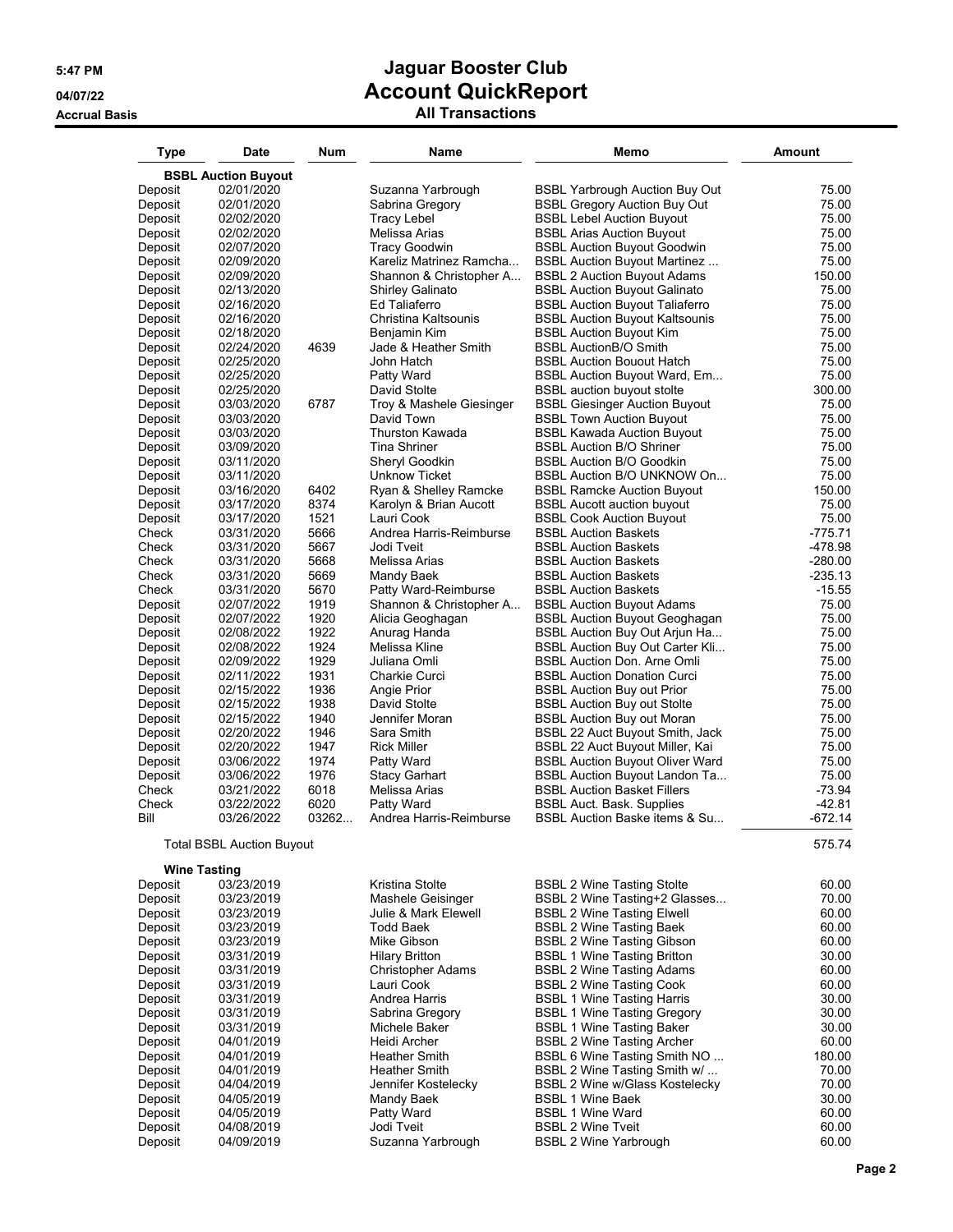**Accrual Basis** 

# **5:47 PM Jaguar Booster Club 04/07/22 Account QuickReport**

| All Transactions |  |
|------------------|--|
|------------------|--|

| <b>Type</b> | <b>Date</b>                                                         | <b>Num</b> | Name                    | Memo                               | <b>Amount</b> |
|-------------|---------------------------------------------------------------------|------------|-------------------------|------------------------------------|---------------|
| Deposit     | 04/12/2019                                                          |            | Teresa Ford             | <b>BSBL 2 Wine Ford</b>            | 60.00         |
| Deposit     | 04/12/2019                                                          |            | Marc Linn               | <b>BSBL 3 wine Linn</b>            | 90.00         |
| Deposit     | 04/12/2019                                                          |            | Jennifer Rahmes         | <b>BSBL 2 Wine Rahmes</b>          | 60.00         |
| Deposit     | 04/15/2019                                                          |            | Christina Kaltsounis    | <b>BSBL 1 Wine Kaltsounis</b>      | 30.00         |
| Deposit     | 04/15/2019                                                          |            | <b>Tamara Rieger</b>    | <b>BSBL 2 Wine Rieger</b>          | 60.00         |
| Check       | 04/15/2019                                                          | 5398       | Julie & Mark Elewell    | <b>BSBL Wine Tasting Reimburse</b> | $-139.23$     |
| Deposit     | 04/15/2019                                                          |            | Baseball                | Raffle Tickets                     | 40.00         |
| Deposit     | 04/15/2019                                                          |            | Baseball                | <b>Raffle Tickets</b>              | 5.00          |
| Deposit     | 04/15/2019                                                          |            | <b>Tony Cook</b>        | <b>BSBL 2 Wine Cook</b>            | 60.00         |
| Deposit     | 04/15/2019                                                          |            | Amber Swanigan          | <b>BSBL 2 Wine Swanigan</b>        | 60.00         |
| Deposit     | 04/15/2019                                                          |            | Crissy Leininger        | BSBL 2 Wine w/Glass Leininger      | 70.00         |
| General J   | 04/17/2019                                                          | 15         |                         | Wineglasses Sold @ BSBL Win        | $-40.00$      |
| Deposit     | 04/18/2019                                                          |            | Baseball                | <b>BSBL Raffle Tickets</b>         | 320.00        |
| General J   | 04/18/2019                                                          | 17         | Baseball                | BSBL Wine 20% to JBC               | $-361.39$     |
| General J   | 04/18/2019                                                          | 17         | Baseball                | <b>BSBL Final Wine Tasting</b>     | $-1,454.38$   |
| Check       | 05/01/2019                                                          | 5395       | J. Bookwalter           | winetasting                        | 0.00          |
| Deposit     | 09/06/2019                                                          |            | Mandy Baek              | <b>Baek 2 Wine Tastings</b>        | 70.00         |
| Deposit     | 09/12/2019                                                          |            | Deborah Garrard         | <b>BSBL 2 Wine Garrard</b>         | 70.00         |
| Deposit     | 09/12/2019                                                          |            | Sylvia Kim              | <b>BSBL 2 Wine Kim</b>             | 70.00         |
| Deposit     | 09/13/2019                                                          |            | Sylvia Kim              | <b>BSBL 1 Kim Wine</b>             | 35.00         |
| Deposit     | 09/16/2019                                                          |            | Deborah Garrard         | <b>BSBL 2 Garrard Wine</b>         | 70.00         |
| Deposit     | 09/16/2019                                                          |            | Julie & Mark Elewell    | <b>BSBL 2 Elwell Wine</b>          | 70.00         |
|             | 09/16/2019                                                          |            | Esther Alabi            | <b>BSBL Wine 1 Alabi</b>           | 35.00         |
| Deposit     |                                                                     |            |                         |                                    | $-105.00$     |
| Bill        | 10/23/2019                                                          | 10231      | Sylvia Kim.             | <b>BSBL Wine tasting</b>           |               |
| Bill        | 10/23/2019                                                          | 10231      | Sylvia Kim.             | Square Fee                         | $-3.15$       |
| Deposit     | 10/27/2019                                                          |            | Julie & Mark Elewell    | <b>BSBL Wine Refund</b>            | $-72.10$      |
| Deposit     | 10/27/2019                                                          |            | Deborah Garrard         | <b>BSBL Wine Refund</b>            | $-72.10$      |
| Deposit     | 10/27/2019                                                          |            | Esther Alabi            | <b>BSBL Wine Refund</b>            | $-36.05$      |
| Deposit     | 10/27/2019                                                          |            | Deborah Garrard         | <b>BSBL Wine Refund</b>            | $-72.10$      |
| Deposit     | 10/30/2019                                                          |            | Mandy Baek              | <b>BSBL Wine Refund</b>            | $-72.10$      |
|             | <b>Total Wine Tasting</b><br><b>BSBL Ongoing Fundraiser - Other</b> |            |                         |                                    | $-12.60$      |
| Deposit     | 12/09/2019                                                          |            | Baseball                | <b>BSBL Glassybaby's</b>           | 2,140.00      |
| Deposit     | 12/09/2019                                                          |            | Baseball                | <b>BSBL Glassybaby's</b>           | 1,225.00      |
| Check       | 12/21/2019                                                          | 5618       | Andrea Harris-Reimburse | <b>BSBL Glassy Baby Fundraiser</b> | $-4,890.08$   |
| Deposit     | 01/06/2020                                                          | 6165       | Andrea Harris           | <b>BSBL Glassybaby</b>             | 1,730.10      |
| Deposit     | 01/06/2020                                                          | 8747       | Julie Boyd              | <b>BSBL Glassybaby</b>             | 65.00         |
| Deposit     | 01/06/2020                                                          | 1868       | Lisa & John Villasenor  | <b>BSBL Glassybaby</b>             | 85.00         |
| Deposit     | 01/06/2020                                                          | 5835       | Susie Shepard           | <b>BSBL Glassybaby</b>             | 130.00        |
| Deposit     | 01/06/2020                                                          | 1088       | Oksook, LLC DBA Airport | <b>BSBL Glassybaby</b>             | 265.00        |
| General J   | 01/07/2020                                                          | 46         | Baseball                | BSBL Glassybaby 20% to JBC         | $-150.01$     |
| General J   | 01/07/2020                                                          | 46         | Baseball                | <b>BSBL Glassybaby Close</b>       | $-600.01$     |
|             | Total BSBL Ongoing Fundraiser - Other                               |            |                         |                                    | 0.00          |
|             | <b>Total BSBL Ongoing Fundraiser</b>                                |            |                         |                                    | 3,993.14      |
|             |                                                                     |            |                         |                                    |               |
|             | <b>BSBL/SFBL Mask/Gaiter Fundraise</b>                              |            |                         | <b>BS/SB 3 Gaiters Goff</b>        |               |
| Deposit     | 03/01/2021                                                          | 763        | Alicia Goff             |                                    | 36.00         |
| Deposit     | 03/01/2021                                                          | 763        | Alicia Goff             | <b>BS/SB 5 Masks Goff</b>          | 40.00         |
| Deposit     | 03/01/2021                                                          | 762        | Patricia McCormick      | <b>BS/SB 1 Masks McCormick</b>     | 8.00          |
| Deposit     | 03/01/2021                                                          | 759        | Deanna Roland           | 2021 Sr. Flock Roland              | 50.00         |
| Deposit     | 03/02/2021                                                          | 766        | Kimberly Thomas         | <b>BS/SF 2 Masks Thomas</b>        | 16.00         |
| Deposit     | 03/02/2021                                                          | 766        | Kimberly Thomas         | BS/SF 1 gaiter Thomas              | 12.00         |
| Deposit     | 03/02/2021                                                          | 765        | Melissa Kline           | <b>BS/SF 1 Masks Kline</b>         | 8.00          |
| Deposit     | 03/02/2021                                                          | 765        | Melissa Kline           | BS/SF 1 gaiter Kline               | 12.00         |
| Deposit     | 03/02/2021                                                          | 764        | Katie Morrison          | BS/SF 1 gaiter Morrison            | 12.00         |
| Deposit     | 03/03/2021                                                          | 774        | <b>Shannon Daniel</b>   | <b>BS/SB Mask Daniel</b>           | 8.00          |
| Deposit     | 03/03/2021                                                          | 773        | Jennifer Moran          | <b>BS/SB Mask 8 Moran</b>          | 64.00         |
| Deposit     | 03/03/2021                                                          | 772        | Trisha Sandoval-Marlin  | BS/SB 2 Mask Marlin                | 16.00         |
| Deposit     | 03/03/2021                                                          | 772        | Trisha Sandoval-Marlin  | <b>BS/SB 1 Gaiter Marlin</b>       | 12.00         |
| Deposit     | 03/03/2021                                                          | 771        | Chun Lau                | <b>BS/SB 1 Gaiter Lau</b>          | 12.00         |
| Deposit     | 03/03/2021                                                          | 771        | Chun Lau                | BS/SB 1 Mask Lau                   | 8.00          |
| Deposit     | 03/03/2021                                                          | 770        | David Stolte            | <b>BS/SB 2 Gaiter Stolte</b>       | 24.00         |
| Deposit     | 03/03/2021                                                          | 770        | David Stolte            | <b>BS/SB 1 Mask Stolte</b>         | 8.00          |
| Deposit     | 03/03/2021                                                          | 769        | Aicia Geoghagan         | BS/SB 2 Gaiter Geoghagan           | 24.00         |
| Deposit     | 03/03/2021                                                          | 768        | David Kuiper            | <b>BS/SB 1 Mask Kuiper</b>         | 8.00          |
| Deposit     | 03/03/2021                                                          | 768        | David Kuiper            | <b>BS/SB 1 Gaiter Kuiper</b>       | 12.00         |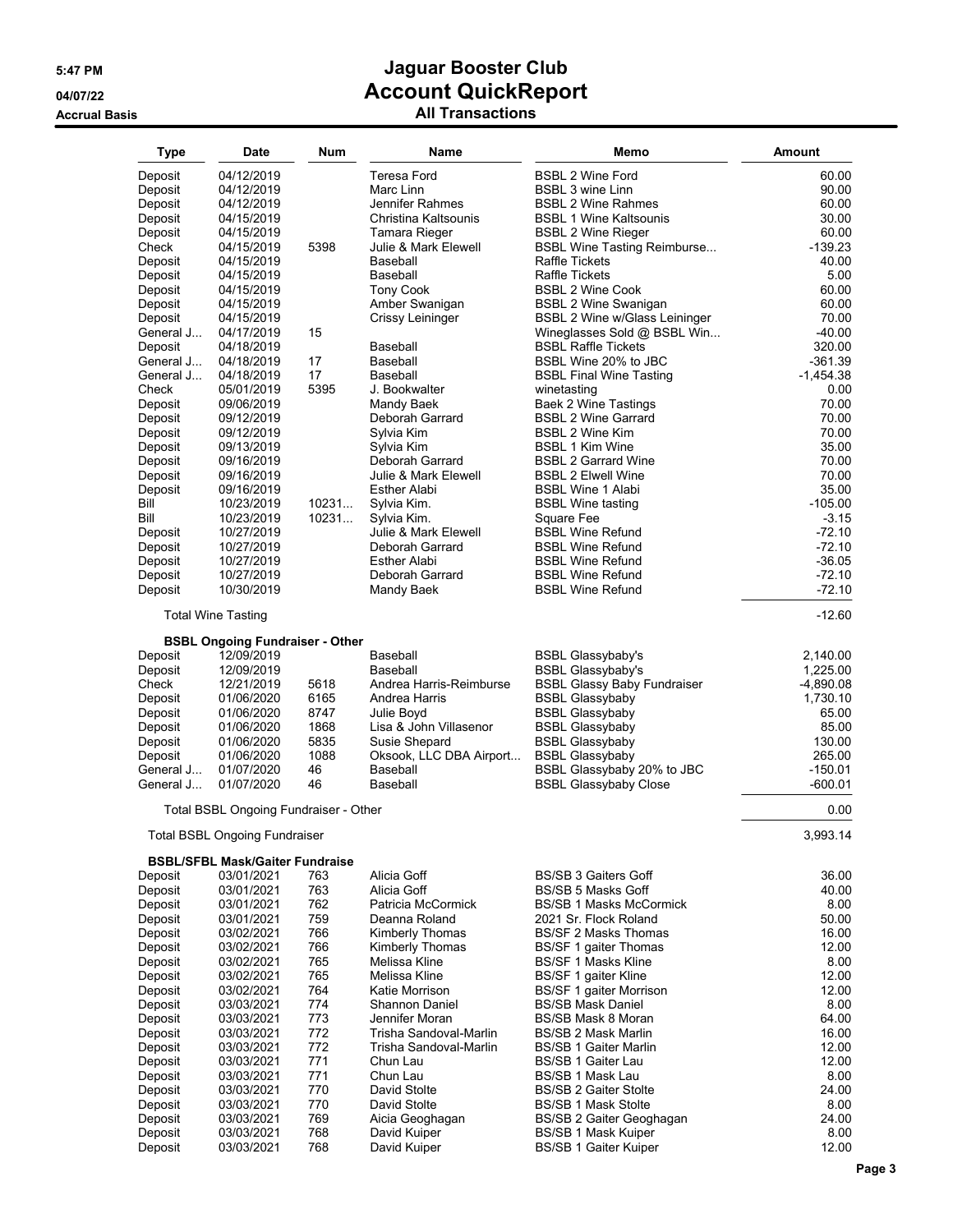| Type    | Date       | Num   | Name                     | Memo                            | Amount      |
|---------|------------|-------|--------------------------|---------------------------------|-------------|
| Deposit | 03/03/2021 | 767   | Marc Linn                | <b>BS/SB 1 Mask Linn</b>        | 8.00        |
| Deposit | 03/03/2021 | 767   | Marc Linn                | <b>BS/SB 1 Gaiter KLinn</b>     | 12.00       |
|         |            |       |                          |                                 |             |
| Deposit | 03/03/2021 | 782   | Deborah Garrard          | <b>BS/SF 2 masks Garrard</b>    | 16.00       |
| Deposit | 03/03/2021 | 781   | Kate Williams            | <b>BS/SF 1 Mask Williams</b>    | 8.00        |
| Deposit | 03/03/2021 | 781   | Kate Williams            | <b>BS/SF 1 Gaiter Williams</b>  | 12.00       |
| Deposit | 03/03/2021 | 780   | Joel Walker              | <b>BS/SF 2 masks Walker</b>     | 16.00       |
| Deposit | 03/03/2021 | 780   | Joel Walker              | <b>BS/SF 1 Gaiter Williams</b>  | 12.00       |
| Deposit | 03/03/2021 | 779   | Mandy Baek               | BS/SF 1 Mask Baek               | 8.00        |
| Deposit | 03/03/2021 | 779   | Mandy Baek               | <b>BS/SF 1 Gaiter Baek</b>      | 12.00       |
| Deposit | 03/03/2021 | 778   | Kandice & Ryan Mills     | <b>BS/SF 1 Gaiter Mills</b>     | 12.00       |
| Deposit | 03/03/2021 | 778   | Kandice & Ryan Mills     | <b>BS/SF 2 Mask MIIIs</b>       | 16.00       |
| Deposit | 03/03/2021 | 777   | Karolyn & Brian Aucott   | <b>BS/SF 2 Mask Aucott</b>      | 16.00       |
| Deposit | 03/03/2021 | 777   | Karolyn & Brian Aucott   | <b>BS/SF 1 Gaiter Aucott</b>    | 12.00       |
| Deposit | 03/03/2021 | 776   | Nina Pinder              | <b>BS/SF 3 Mask Pinder</b>      | 24.00       |
| Deposit | 03/03/2021 | 775   | Melissa Arias            | <b>BS/SF 2 Masks Arias</b>      | 16.00       |
| Deposit | 03/03/2021 | 775   | Melissa Arias            | BS/SF 1 Gaiter Arias            | 12.00       |
| Check   | 03/03/2021 | Debit | Proforma                 | BSBL/SFBL Mask & Gaiter Purc    | $-1,704.50$ |
| Deposit | 03/07/2021 | 790   | Joelle Nokes             | <b>BSSB Mask 2 Nokes</b>        | 16.00       |
| Deposit | 03/07/2021 | 797   | Diana Spark              | BS/SB 2 Masks Spark             | 16.00       |
| Deposit | 03/07/2021 | 796   | Ryan & Shelley Ramcke    | <b>BS/SB 6 Masks Ramcke</b>     | 48.00       |
|         | 03/07/2021 | 793   | Andrea Harris            | <b>BS/SB 8 Masks Harris</b>     | 64.00       |
| Deposit |            | 792   |                          |                                 |             |
| Deposit | 03/07/2021 |       | Dawn Fettig              | BS/SB 1 Mask 1 Gaiter Fettig    | 20.00       |
| Deposit | 03/07/2021 | 791   | Jim Watts                | <b>BS/SB 1 Gaiter Watts</b>     | 12.00       |
| Deposit | 03/14/2021 | 807   | Tina Shriner             | <b>BS/SF 6 Masks Shriner</b>    | 48.00       |
| Deposit | 03/14/2021 | 807   | <b>Tina Shriner</b>      | <b>BS/SF 2 Gaiters Shriner</b>  | 24.00       |
| Deposit | 03/15/2021 | 809   | Tina Williams            | <b>BS/SF 1 Mask Williams</b>    | 8.00        |
| Deposit | 03/15/2021 | 810   | <b>Tracy Goodwin</b>     | BS/SF 2 Masks Goodwin           | 16.00       |
| Deposit | 03/23/2021 | 820   | Troy Olson & Jeannie Ch  | BS/SB 5 Masks Olson             | 40.00       |
| Deposit | 03/23/2021 | 818   | Susan Pearson            | <b>BS/SB 2 Masks Pearson</b>    | 16.00       |
| Deposit | 03/25/2021 | 821   | Karli Geller             | <b>BS/SB 2 Masks Geller</b>     | 16.00       |
| Deposit | 03/25/2021 | 821   | Karli Geller             | <b>BS/SB 2 Gaiters Geller</b>   | 24.00       |
| Deposit | 03/25/2021 | 822   | Cathie Carmical          | <b>BS/SB 1 Mask Carmical</b>    | 8.00        |
| Deposit | 03/25/2021 | 822   | Cathie Carmical          | <b>BS/SB 1 Gaiter Carmical</b>  | 12.00       |
| Deposit | 03/25/2021 |       | Square                   | BS/SB 5 Masks @ COVID Testing   | 40.00       |
| Deposit | 03/25/2021 |       | Square                   | BS/SB 2 Gaiters @ COVID Test    | 24.00       |
| Deposit | 03/26/2021 | 823   | Janine Schmoll           | <b>BS/SB 3 Masks Schmoll</b>    | 24.00       |
| Deposit | 03/28/2021 | 824   | Octavio Gonzalez         | <b>BS/SB 2 Gaiters Gonzalez</b> | 24.00       |
| Deposit | 03/28/2021 |       | Square                   | <b>BS/SB Mask</b>               | 8.00        |
| Deposit | 03/28/2021 |       | Alicia Goff              | <b>BS/SB 3 Gaiters Goff</b>     | 36.00       |
| Deposit | 03/28/2021 |       | Square                   | BS/SB 2 Masks                   | 16.00       |
| Deposit | 03/28/2021 |       | Square                   | <b>BS/SB 1 Mask McDowell</b>    | 8.00        |
| Deposit | 03/29/2021 |       | Tracy & Michael Naldrett | <b>BS/SB 2 Gaiters Naldrett</b> | 24.00       |
|         | 03/31/2021 |       | baseball & Softball      | BS/SB Masks/Gaiters @ FB Ga     | 144.00      |
| Deposit |            |       |                          |                                 |             |
| Deposit | 03/31/2021 |       | baseball & Softball      | BS/SB Masks & Gaiters @ 3/23    | 127.00      |
| Deposit | 04/04/2021 | 828   | Amanda Fanaian           | <b>BS/SB Gaiter 2 Fanaian</b>   | 24.00       |
| Deposit | 04/04/2021 | 828   | Amanda Fanaian           | BS/SB Mask 4 Fanaian            | 32.00       |
| Deposit | 04/04/2021 |       | Square                   | BS/SB 2Masks 1 Gaiter           | 28.00       |
| Deposit | 04/04/2021 |       | Square                   | BS/SB 1 Masks 1 Gaiter          | 20.00       |
| Deposit | 04/07/2021 |       | Football                 | BS/SB 5 Masks                   | 40.00       |
| Deposit | 04/08/2021 | 829   | Bradley & Megon Miller   | BS/SB 1 Mask Miller             | 8.00        |
| Deposit | 04/08/2021 | 830   | Chris Ellis              | BS/SB 2 Masks 1 Gaiter Ellis    | 28.00       |
| Deposit | 04/08/2021 | 831   | Kelly McMahon            | BS/SB 1 Mask McMahon            | 8.00        |
| Deposit | 04/08/2021 | 832   | Seema Lamba              | BS/SB 2 Masks Lamba             | 16.00       |
| Deposit | 04/08/2021 | 833   | <b>Terra Enns</b>        | BS/SB 1 Mask                    | 8.00        |
| Deposit | 04/09/2021 | 834   | Jennifer Ligot           | BS/SB 2 Masks Ligot             | 16.00       |
| Deposit | 04/09/2021 | 835   | Laryssa Schwartz         | <b>BS/SB 2 Masks Schwartz</b>   | 16.00       |
| Deposit | 04/11/2021 | 842   | Amber McFee              | BS/SB 1 Gaiter McFee            | 12.00       |
| Deposit | 04/11/2021 | 842   | Amber McFee              | <b>BS/SB 2 Masks McFee</b>      | 16.00       |
| Deposit | 04/11/2021 | 844   | Lynn Calimlim-           | BS/SB 3 Masks Calimlim          | 24.00       |
| Deposit | 04/12/2021 | 852   | Linda Duncan             | <b>BS/SB 1 Mask Duncan</b>      | 8.00        |
| Deposit | 04/14/2021 | 862   | John Hatch               | BS/SB 1 Mask                    | 8.00        |
| Deposit | 04/14/2021 | 862   | John Hatch               | BX/SB 1 Gaiter                  | 12.00       |
| Deposit | 04/18/2021 | 866   | Nicholas Goodwin         | BS/SB 1 Gaiter                  | 12.00       |
| Deposit | 04/19/2021 | 867   | Jennifer Caudle          | BS/SB 2 Masks                   | 16.00       |
| Deposit | 04/21/2021 | 880   | Sarah Hasbrook           | <b>BS/SB Mask</b>               | 8.00        |
|         |            | 880   | Sarah Hasbrook           | <b>BS/SB Gaiter</b>             | 12.00       |
| Deposit | 04/21/2021 |       |                          |                                 | 40.00       |
| Deposit | 04/25/2021 |       | Square                   | BS/SB 5 Masks                   |             |
| Deposit | 04/27/2021 | 891   | Staci Steffy             | BS/SB 4 Masks Egbert            | 32.00       |
| Deposit | 05/06/2021 | 902   | Wendi Haigh              | BS/SB Mask 3                    | 24.00       |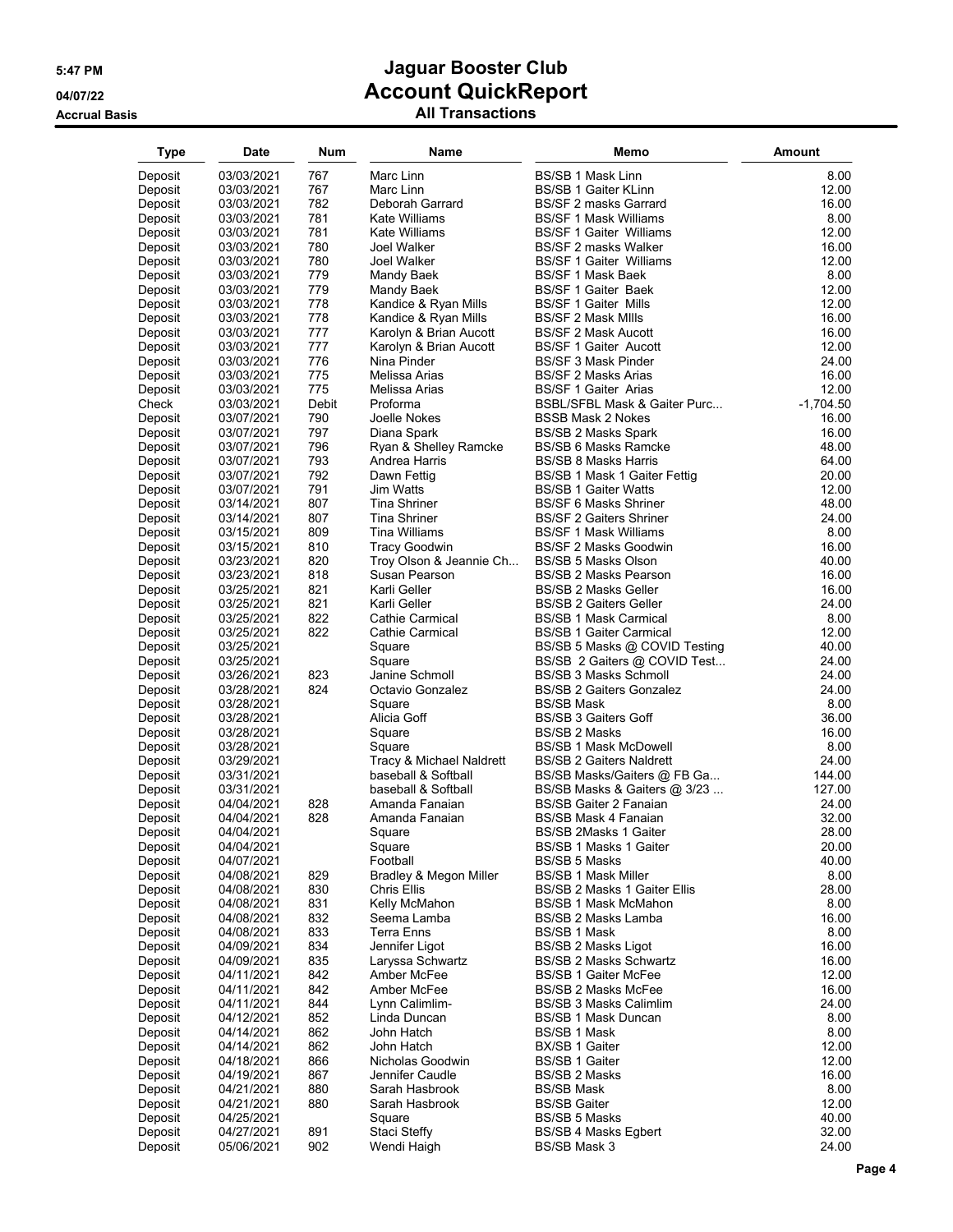| <b>Type</b>              | Date                                  | Num   | Name                              | Memo                                  | Amount      |
|--------------------------|---------------------------------------|-------|-----------------------------------|---------------------------------------|-------------|
| Deposit                  | 05/25/2021                            | 1018  | Angela Merrill                    | <b>BS/SB Mask Merrill</b>             | 8.00        |
| Deposit                  | 05/26/2021                            | 1048  | Jong-Son Bingham                  | <b>BS/SB Mask Bingham</b>             | 8.00        |
| Deposit                  | 06/02/2021                            | 1103  | Sisi Mereness                     | <b>BS/SB Mask</b>                     | 8.00        |
|                          | 06/24/2021                            |       | baseball & Softball               | <b>BS/SB Cash Masks &amp; Gaiters</b> | 118.50      |
| Deposit                  |                                       | 1293  |                                   | <b>BS/SB Mask Ramberg</b>             | 8.00        |
| Deposit                  | 08/29/2021                            |       | Christa Ramberg                   |                                       |             |
| Deposit                  | 09/03/2021                            | 1344  | Kayla Matthews                    | <b>BSBL/SFBL 2 Masks Matthews</b>     | 16.00       |
| Deposit                  | 09/05/2021                            | 1349  | Deidra Haworth                    | BSBL/SFBL 3 Masks Haworth             | 24.00       |
| Deposit                  | 09/11/2021                            |       | baseball & Softball               | BS/SB Mask \$5 each at 9.10.21        | 70.00       |
| Deposit                  | 09/13/2021                            | 1378  | Charkie Curci                     | <b>BS/SB Mask Curci</b>               | 8.00        |
| Deposit                  | 09/13/2021                            | 1387  | Satoko Taya                       | BS/SB 2 Masks Taya                    | 16.00       |
| Deposit                  | 09/20/2021                            |       | Football                          | Mask sale at 9/18/21 FB Game          | 5.00        |
| Deposit                  | 09/26/2021                            | 1433  | Charmaine Olsen                   | <b>BS/SB Mask Olsen</b>               | 8.00        |
| Deposit                  | 10/03/2021                            |       | baseball & Softball               | BS/SB Masks @ FB 10/1/21 Ga           | 30.00       |
| Deposit                  | 10/11/2021                            | 1472  | Josh Wong                         | <b>BS/SB Mask wong</b>                | 8.00        |
| General J                | 10/14/2021                            | 54    | baseball & Softball               | Split BS/SB Mask & Gaitor Profits     | $-580.00$   |
| Deposit                  | 10/17/2021                            | 1482  | Stephanie Simmons                 | <b>SB/BS 2 Masks Simmons</b>          | 16.00       |
| Deposit                  | 11/04/2021                            | 1584  | Ken Gabriel                       | <b>BSBL/SFBL 2 Masks</b>              | 16.00       |
| Deposit                  | 11/05/2021                            | 1593  | Karla Beavo                       | <b>BS/SB MAsk</b>                     | 8.00        |
| Deposit                  | 11/09/2021                            |       | Ronda Wade                        | <b>BS/SB Gaiter Wade</b>              | 12.00       |
|                          | Total BSBL/SFBL Mask/Gaiter Fundraise |       |                                   |                                       | 36.00       |
| <b>Concessions</b>       |                                       |       |                                   |                                       |             |
| Deposit                  | 03/20/2018                            |       | Baseball                          | <b>BSBL Conc 3/17/18</b>              | 26.19       |
| Deposit                  | 03/30/2018                            |       | Baseball                          | BSBL Concessions 90% to BSBL          | 10.13       |
| <b>Total Concessions</b> |                                       |       |                                   |                                       | 36.32       |
| <b>Baseball - Other</b>  |                                       |       |                                   |                                       |             |
| Deposit                  | 11/01/2017                            | 4595  | Michael & Kathleen Arms           | <b>Baseball Sponsor</b>               | 550.00      |
| General J                | 11/01/2017                            | 3     | Baseball                          | <b>Carnival Proceeds</b>              | 209.34      |
| Deposit                  | 11/01/2017                            |       | Baseball                          | 20% to JBC Baseball                   | $-110.00$   |
| Deposit                  | 11/22/2017                            |       | <b>Benevity Fund</b>              | <b>Baseball Matching Donation</b>     | 700.00      |
| Deposit                  | 02/16/2018                            | 10460 | Jim Watts                         | <b>Baseball Sponsor</b>               | 500.00      |
| Deposit                  | 02/16/2018                            | 5811  | John Harman & Sheree              | <b>Baseball Sponsor</b>               | 100.00      |
| Deposit                  | 02/16/2018                            |       | Baseball                          | Baseball Sponsor 20% to JBC           | $-120.00$   |
| Deposit                  | 02/21/2018                            |       | <b>Hilary Britton Real Estate</b> | <b>BB Sponsorship</b>                 | 100.00      |
| Deposit                  | 02/21/2018                            |       | Baseball                          | BB Sponsorship 20% to JBC             | $-20.00$    |
| Deposit                  | 02/22/2018                            |       | <b>Benevity Fund</b>              | Baseball Microsoft match 10 hou       | 250.00      |
| Deposit                  | 02/26/2018                            | 8299  | Karolyn & Brian Aucott            | <b>Baseball Sponsor</b>               | 75.00       |
| Deposit                  | 02/26/2018                            |       | Baseball                          | Baseball Sponsor 20% to JBC           | $-15.00$    |
| General J                | 03/15/2018                            | 5     | Baseball                          | Baseball Only                         | 5,547.00    |
| General J                | 03/15/2018                            | 5     | Baseball                          | BSBL & SFTBL Take me out \$           | 400.00      |
| General J                | 03/15/2018                            | 5     | Baseball                          | Golf @ Mill Creek 1/3*\$260.00 G      | 86.67       |
| Deposit                  | 03/19/2018                            | 9901  | TGM, Inc.                         | <b>BSBL Sponsorship</b>               | 100.00      |
| Deposit                  | 03/19/2018                            |       | Baseball                          | BSBL Sponsorship 20% to JBC           | $-20.00$    |
| Deposit                  | 03/23/2018                            |       | <b>Benevity Fund</b>              | BSBL Corp MAtch-Michael Arms          | 1,285.00    |
| Check                    | 03/29/2018                            | 5130  | Sheree Collins                    | <b>BSBL Canopy for Concessions</b>    | $-49.64$    |
| Check                    | 03/29/2018                            | 5131  | Wayne Kostelecky-Reim             | BSBL Zip Ties to Hang Wind Scr        | $-29.32$    |
| Check                    | 03/29/2018                            | 5132  | Michael & Kathleen Arms           | BSBL 2 tables, 2 stools, shelves      | -181.83     |
| Deposit                  | 03/29/2018                            | 296   | Jeffrey & Karen Cohen             | <b>BSBL Sponsorship</b>               | 250.00      |
| Deposit                  | 03/29/2018                            |       | Baseball                          | BSBL Sponsorship 20% to JBC           | $-50.00$    |
| Check                    | 04/12/2018                            | 5136  | Michael & Kathleen Arms           | BSBL Zip ties for wind screen, w      | $-306.30$   |
| Check                    | 04/19/2018                            | 5137  | North Creek High School           | <b>BSBL Brett Colley JV Asst Coac</b> | $-1,846.50$ |
| Check                    | 04/19/2018                            | 5137  | North Creek High School           | BSBL Jack Hunt Var. Asst. Coac        | $-1,680.00$ |
| Deposit                  | 04/20/2018                            |       | Baseball                          | <b>BSBL Concessions Restock</b>       | 23.63       |
| Deposit                  | 04/25/2018                            |       | <b>Benevity Fund</b>              | <b>BSBL corp match Armstrong</b>      | 1,745.00    |
| Bill                     | 05/17/2018                            |       | Jodi Tveit                        | <b>BSBL Gifts Asst. Coaches</b>       | -484.41     |
| Bill                     | 05/17/2018                            |       | Michael & Kathleen Arms           | BSBL Shed Const Material & Ba         | $-175.21$   |
| Bill                     | 05/17/2018                            |       | Michael & Kathleen Arms           | <b>BSBL Banquet Plaques</b>           | $-50.99$    |
| Deposit                  | 05/23/2018                            |       | Benevity Fund                     | <b>BSBL Microsoft Emp. Donation </b>  | 375.00      |
| Check                    | 06/04/2018                            | 5172  | Michael & Kathleen Arms           | <b>BSBL Coaches Jackets</b>           | $-198.00$   |
| Deposit                  | 06/22/2018                            |       | <b>Benevity Fund</b>              | <b>BSBL Volunteer Hours-Armstrong</b> | 1,000.00    |
| Check                    | 06/28/2018                            | 5193  | Michael & Kathleen Arms           | BB Trophie reimbursement              | $-10.56$    |
| Deposit                  | 02/25/2019                            |       | <b>Benevity Fund</b>              | <b>BSBL Armstrong Corp Volunteer</b>  | 4,000.00    |
| Deposit                  | 02/27/2019                            |       | OneCause-Ticket Sales             | <b>Auction Ticket Sales-Donation</b>  | 100.00      |
| Check                    | 02/28/2019                            | 5355  | H & L Sporting Goods, Inc.        | BSBL Windscreens to Complete          | 0.00        |
| Deposit                  | 03/14/2019                            | 3598  |                                   | <b>BSBL Sponsorship</b>               | 250.00      |
|                          |                                       | 3598  | Skibiel, Hayre, Berry PLLC        |                                       | $-50.00$    |
| Deposit                  | 03/14/2019                            |       | Baseball                          | BSBL Sponsorship 20% to JBC           |             |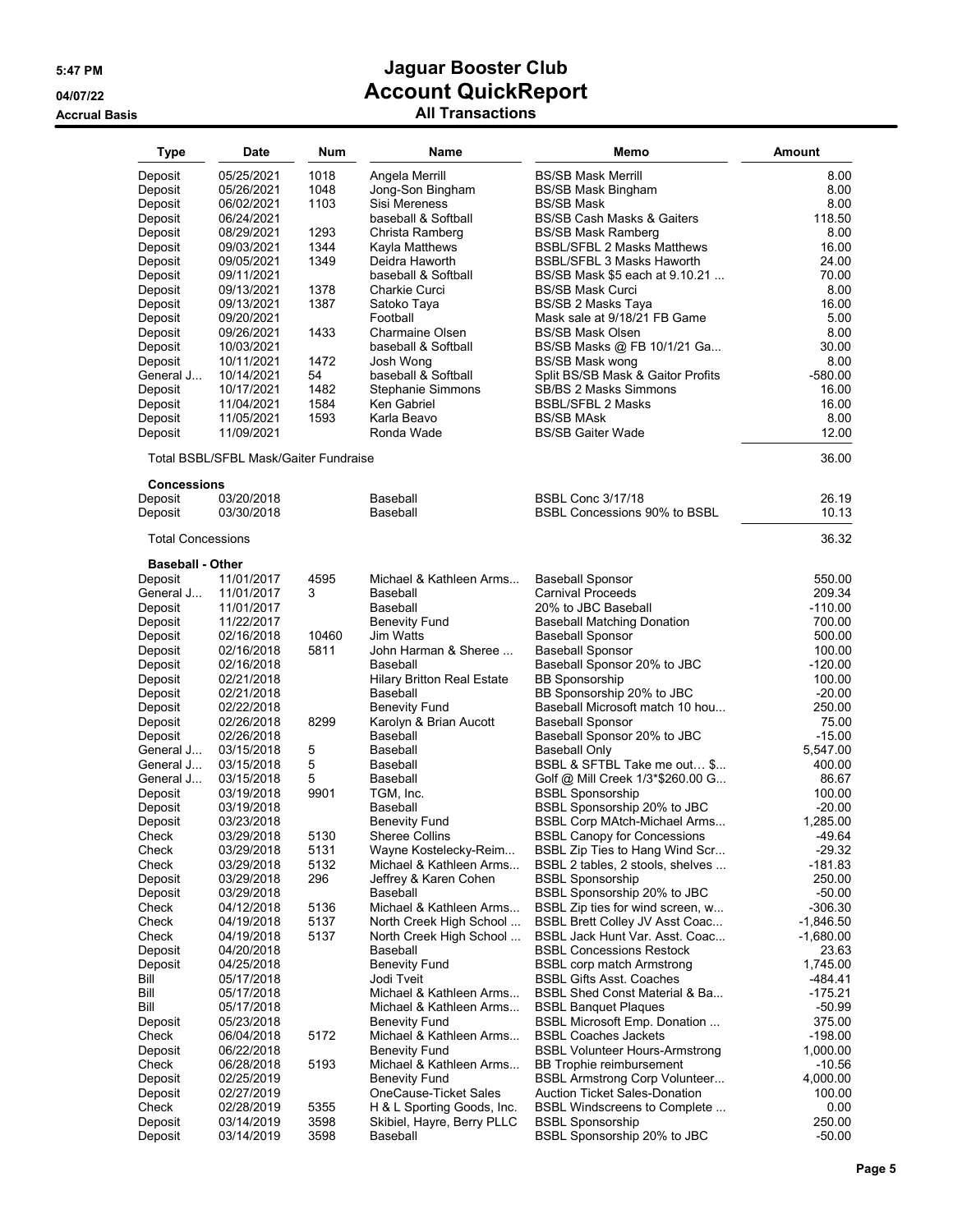### **5:47 PM Jaguar Booster Club 04/07/22 Account QuickReport Accrual Basis All Transactions**

| Type               | Date                     | <b>Num</b>     | Name                                               | Memo                                                             | <b>Amount</b>           |
|--------------------|--------------------------|----------------|----------------------------------------------------|------------------------------------------------------------------|-------------------------|
| General J          | 03/21/2019               | 14             |                                                    | <b>BSBL Bling</b>                                                | 700.00                  |
| General J          | 03/21/2019               | 14             |                                                    | <b>BSBL Silent Auction</b>                                       | 830.00                  |
| General J          | 03/21/2019               | 14             |                                                    | BSBL Live Auction Cruise the S                                   | 1,000.00                |
| Deposit            | 03/27/2019               | 330            | Jeffrey & Karen Cohen                              | <b>BSBL Sponsor</b>                                              | 500.00                  |
| Deposit            | 03/27/2019               | 330            | Baseball                                           | BSBL Sponsor 20% to JBC                                          | $-100.00$               |
| Check              | 03/27/2019               | 5381           | Jodi Tveit                                         | <b>BSBL Team Dinner Reimbursem</b>                               | $-400.00$               |
| Deposit            | 03/28/2019               | 5265           | <b>Emerald Self Storage</b>                        | <b>BSBL Sponsor</b>                                              | 100.00                  |
| Deposit            | 03/28/2019               | 5265           | Baseball<br>Baseball                               | BSBL Sponsor 20% to JBC                                          | $-20.00$<br>400.00      |
| Deposit<br>Deposit | 03/28/2019<br>04/04/2019 |                | <b>Thurston Kawada</b>                             | <b>BSBL Dinner Funds Collected</b><br><b>BSBL Sponsor Kawada</b> | 100.00                  |
| Deposit            | 04/04/2019               |                | Baseball                                           | BSBL Sponsor 20% to JBC                                          | $-20.00$                |
| Check              | 04/05/2019               | Debit          | Amazon Smile                                       | <b>BSBL Batting Cage</b>                                         | -4,461.16               |
| Deposit            | 04/15/2019               | 1025           | Oksook, LLC DBA Airport                            | <b>BSBL Sponsor Soloman Law</b>                                  | 100.00                  |
| Deposit            | 04/15/2019               | 4773           | Jim Watts                                          | <b>BSBL Sponsor Watts</b>                                        | 500.00                  |
| Deposit            | 04/15/2019               |                | Baseball                                           | BSBL Sponsorship 20% to JBC                                      | $-120.00$               |
| General J          | 04/18/2019               | 17             | Baseball                                           | <b>BSBL Final Wine Tasting</b>                                   | 1,454.38                |
| Deposit            | 04/25/2019               | 02979          | HomeStreet Bank                                    | <b>BSBL Corp Match Krissy Davis</b>                              | 500.00                  |
| Check<br>Check     | 04/30/2019               | 5409<br>5412   | Mandy Baek                                         | <b>BSBL Team Dinner</b>                                          | -227.79<br>-519.19      |
| Bill               | 05/01/2019<br>05/07/2019 | 90521          | Patty Ward-Reimburse<br><b>BSN Sports, LLC</b>     | BSBL Senior Night Decor gifts &<br><b>BSBL Jackets</b>           | $-1.244.82$             |
| Deposit            | 05/14/2019               | 8351           | Karolyn & Brian Aucott                             | <b>BSBL Sponsor</b>                                              | 75.00                   |
| Deposit            | 05/14/2019               | 8351           | Baseball                                           | BSBL Sponsor 20% to JBC                                          | $-15.00$                |
| Deposit            | 05/21/2019               | 6122           | NBLL                                               | <b>BSBL Sponsor</b>                                              | 500.00                  |
| Deposit            | 05/21/2019               | 6122           | Baseball                                           | BSBL Sponsor 20% to JBC                                          | $-100.00$               |
| Bill               | 05/22/2019               | 90517          | <b>BSN Sports, LLC</b>                             | <b>BSBL Windscreen</b>                                           | $-2,027.02$             |
| Check              | 05/29/2019               | Debit          | Northwest Trophies & Aw                            | <b>BSBL Trophies</b>                                             | $-185.63$               |
| Bill               | 05/30/2019               | 05301          | North Creek High School                            | <b>BSBL Coach Stipend Kyle</b>                                   | $-1,702.50$             |
| Bill               | 06/13/2019               | 06131          | Andrea Harris-Reimburse                            | <b>BSBL Banquet</b>                                              | $-192.77$               |
| Check              | 09/18/2019               | 5519<br>4169   | Mashele Geisinger                                  | <b>BSBL Raffle Basket</b>                                        | -133.43                 |
| Deposit<br>Deposit | 09/30/2019<br>09/30/2019 | 4169           | Premier Physical Therap<br>Baseball                | <b>BSBL Sponsor</b><br>BSBL Sponsor 20% to JBC                   | 1,000.00<br>$-200.00$   |
| Deposit            | 09/30/2019               | 188947         | Carter Subaru                                      | <b>BSBL Sponsor</b>                                              | 500.00                  |
| Deposit            | 09/30/2019               | 188947         | Baseball                                           | BSBL Sponsor 20% to JBC                                          | $-100.00$               |
| Bill               | 10/17/2019               | 90538          | <b>BSN Sports, LLC</b>                             | <b>BSBL Bags</b>                                                 | $-1,614.71$             |
| Check              | 10/18/2019               | 5545           | NCHS PTSA                                          | Baseball Holiday Extravaganza                                    | $-25.00$                |
| Deposit            | 12/16/2019               | 173500         | Therapeutic Associates                             | <b>BSBL Sponsor</b>                                              | 500.00                  |
| Deposit            | 12/16/2019               | 173500         | Baseball                                           | BSBL Sponsor 20% to JBC                                          | $-100.00$               |
| General J          | 01/07/2020               | 46             | Baseball                                           | <b>BSBL Glassybaby Close</b>                                     | 600.01                  |
| Bill               | 01/09/2020               |                | Mike Dale                                          | <b>BSBL Dugout Shelves mat. Pain</b>                             | $-250.00$               |
| Check<br>Check     | 01/31/2020<br>01/31/2020 | 5641<br>Debit  | Mike Dale<br><b>BSN Sports, LLC</b>                | <b>BSBL Dugout (away) shelves</b><br><b>BSBL Screens</b>         | -250.00<br>$-1,256.61$  |
| Check              | 02/04/2020               | Debit          | <b>BSN Sports, LLC</b>                             | BSBL 12 Bags 8 Catcher Bags                                      | $-2,086.14$             |
| Check              | 02/28/2020               | Debit          | D-Bat                                              | <b>BSBL Bats</b>                                                 | -267.33                 |
| Deposit            | 03/11/2020               |                | Jeffrey & Karen Cohen                              | <b>BSBL Donation Cohen</b>                                       | 500.00                  |
| Deposit            | 03/11/2020               |                | Baseball                                           | BSBL Donation Cohen 20% to J                                     | $-100.00$               |
| Deposit            | 03/16/2020               | 9392           | Yvette McKinley                                    | <b>BSBL McKinley Auction Buyout</b>                              |                         |
| Deposit            | 03/16/2020               | 9392           | <b>Yvette McKinley</b>                             | <b>BSBL Mckinley Auction Buyout</b>                              | 75.00                   |
| Check              | 04/19/2020               | 5683           | Mandy Baek                                         | <b>BSBL Sr. Night Posters &amp; Roses</b>                        | -366.70                 |
| Check<br>Bill      | 04/19/2020               | 5684<br>BR99   | Marc Linn                                          | <b>BSBL Sr. Night Dinner</b>                                     | -389.43<br>$-53.90$     |
| Bill               | 04/23/2020<br>07/22/2020 | 90939          | Proforma<br><b>BSN Sports, LLC</b>                 | <b>BSBL Sr. Banner</b><br><b>BSBL Hyperlite Jersey</b>           | $-96.88$                |
| General J          | 11/01/2020               | 49             | Baseball                                           | <b>Auction Proceeds to Groups</b>                                | 4,075.00                |
| Deposit            | 11/09/2020               | 3360           | Megan Madsen                                       | <b>BSBL Auction</b>                                              | 200.00                  |
| Deposit            | 04/14/2021               | 862            | John Hatch                                         | <b>BSBL Donation Hatch</b>                                       | 100.00                  |
| Deposit            | 04/14/2021               | 862            | Baseball                                           | BSBL Donation Hatch 20% to JBC                                   | $-20.00$                |
| Check              | 05/27/2021               | 5857           | Patty Ward-Reimburse                               | <b>BSBL Banner Printing</b>                                      | $-226.20$               |
| Bill               | 05/31/2021               | BSBL           | Patty Ward-Reimburse                               | BSBL 2 Sr. Banner Design & Print                                 | $-156.46$               |
| Bill               | 06/14/2021               | 06142          | Patty Ward-Reimburse                               | <b>BSBL Banners</b>                                              | $-607.68$               |
| Bill<br>Bill       | 06/25/2021<br>06/25/2021 | 06252<br>06252 | Lynn Calimlim-                                     | <b>BSBL Party Food</b><br><b>BSBL Billy Kittrell Stipened</b>    | $-223.30$               |
| Bill               | 06/29/2021               | 06292          | North Creek High School<br>Andrea Harris-Reimburse | <b>BSBL Sr. Night Gifts</b>                                      | $-1,134.00$<br>$-56.01$ |
| General J          | 10/14/2021               | 54             | Baseball                                           | Split BS/SB Mask & Gaitor Profits                                | 290.00                  |
| Deposit            | 11/29/2021               |                | <b>Benevity Fund</b>                               | <b>BSBL Kline Corp Match</b>                                     | 197.80                  |
| Deposit            | 12/28/2021               |                | <b>Benevity Fund</b>                               | BSBL Corp Don. Johnson, Tim                                      | 103.50                  |
| Deposit            | 02/01/2022               | 1911           | Karen Cohen                                        | <b>BSBL Donation Cohen</b>                                       | 500.00                  |
| Deposit            | 02/01/2022               | 1911           | Baseball                                           | BSBL Donation Cohen 15% to J                                     | $-75.00$                |
| Bill               | 03/26/2022               | 03262          | Andrea Harris-Reimburse                            | <b>BSBL Food Costco</b>                                          | $-130.41$               |